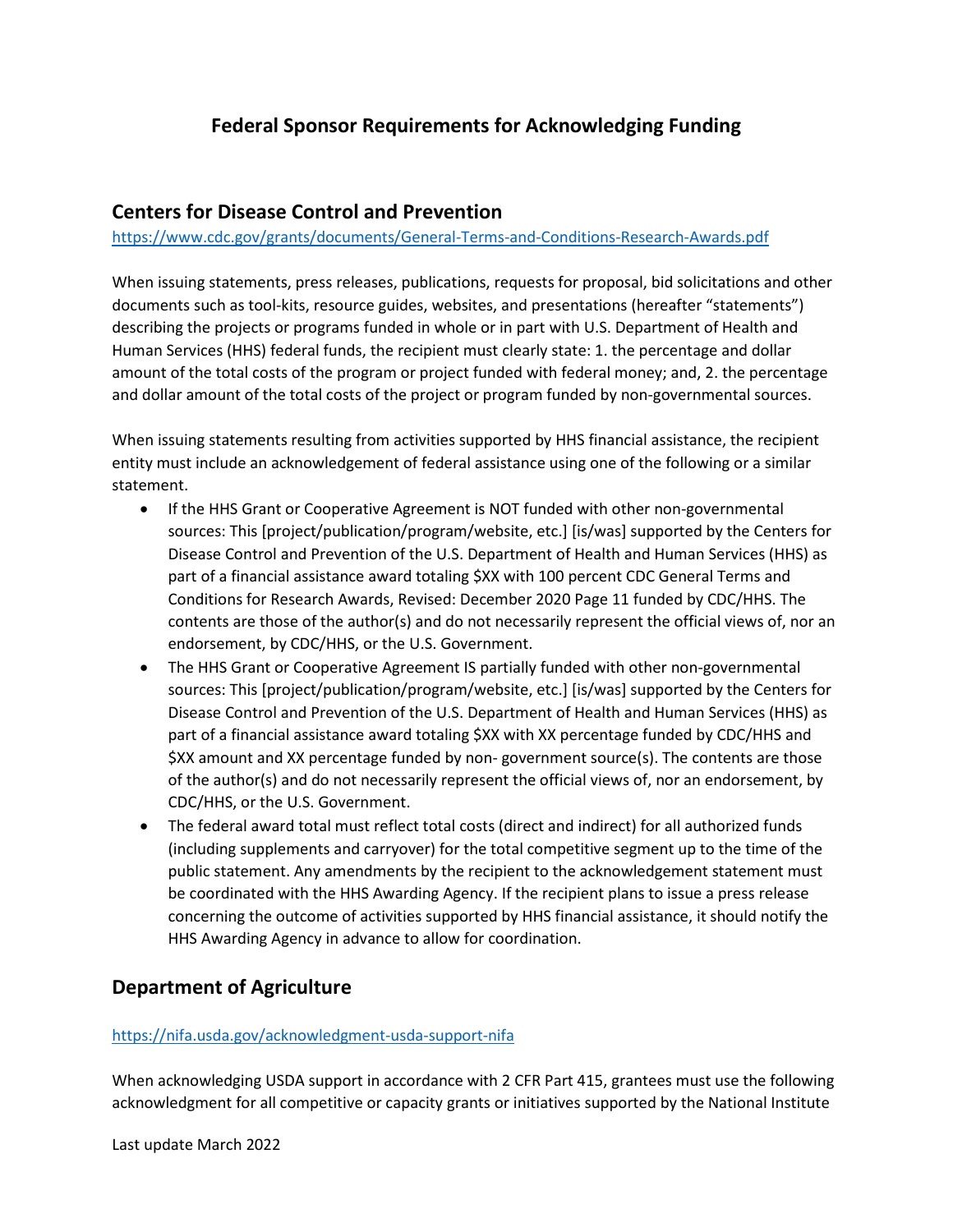of Food and Agriculture (NIFA): "This work is supported by [Program Name] [grant no. XXXX-XXXXX-XXXXX/project accession no. XXXXXXX] from the USDA National Institute of Food and Agriculture." Whenever practical, NIFA also expects that grantees use NIFA's official identifier in publications, posters, websites and presentations resulting from their award. In addition, all publications and other materials, except scientific articles or papers published in scientific journals, must contain the following statement: "Any opinions, findings, conclusions, or recommendations expressed in this publication are those of the author(s) and do not necessarily reflect the view of the U.S. Department of Agriculture."

The agency known as the Cooperative State Research, Education, and Extension Service (CSREES) was abolished upon establishment of the National Institute of Food and Agriculture (NIFA); therefore, all references to "CSREES" are to be changed to "NIFA" (76 FR 4801; January 27, 2011). PRESS ANNOUNCEMENTS AND MEDIA INTERVIEWS

Recommended awards should not be announced in any manner by a grantee until approval is obtained by NIFA's communication office. This applies to press releases, newsletters, press interviews, and web or social media postings. In many cases, the Secretary of Agriculture may want to personally announce the award.

NIFA grant awardees are requested to coordinate all public announcements with NIFA's Communication Staff. Simultaneous announcement by NIFA and the grantee are preferred. The awardee is responsible for acknowledging NIFA support during news media interviews that discuss work supported by NIFA.

## **Department of Energy**

<https://science.osti.gov/Funding-Opportunities/Acknowledgements#NewsWebMailingSocial>

News Releases, Public-Facing Web, Mailing, and Social Media

For news releases, public-facing web stories, features, or narratives, posted to the web or sent to public mailing or social media lists:

*For work supported by the DOE Office of Science:*

DOE Office of Science support for research should be acknowledged in the text, along with the SC Program Office(s) responsible for the funding.

example: "This work was supported by the DOE Office of Science (Office of Basic Energy Sciences)."

The reference to the SC Program Office will be deleted before the release is returned, but it is helpful for the review to know which Program Office was responsible.

*For work done BY an Office of Science National Laboratory:*

On first reference, the name of the laboratory should read "…the Department of Energy's Oak Ridge National Laboratory…"

The following "boilerplate" text must appear at the end of the item or release, "The Oak Ridge National Laboratory is supported by the Office of Science of the U.S. Department of Energy. The Office of Science

Last update March 2022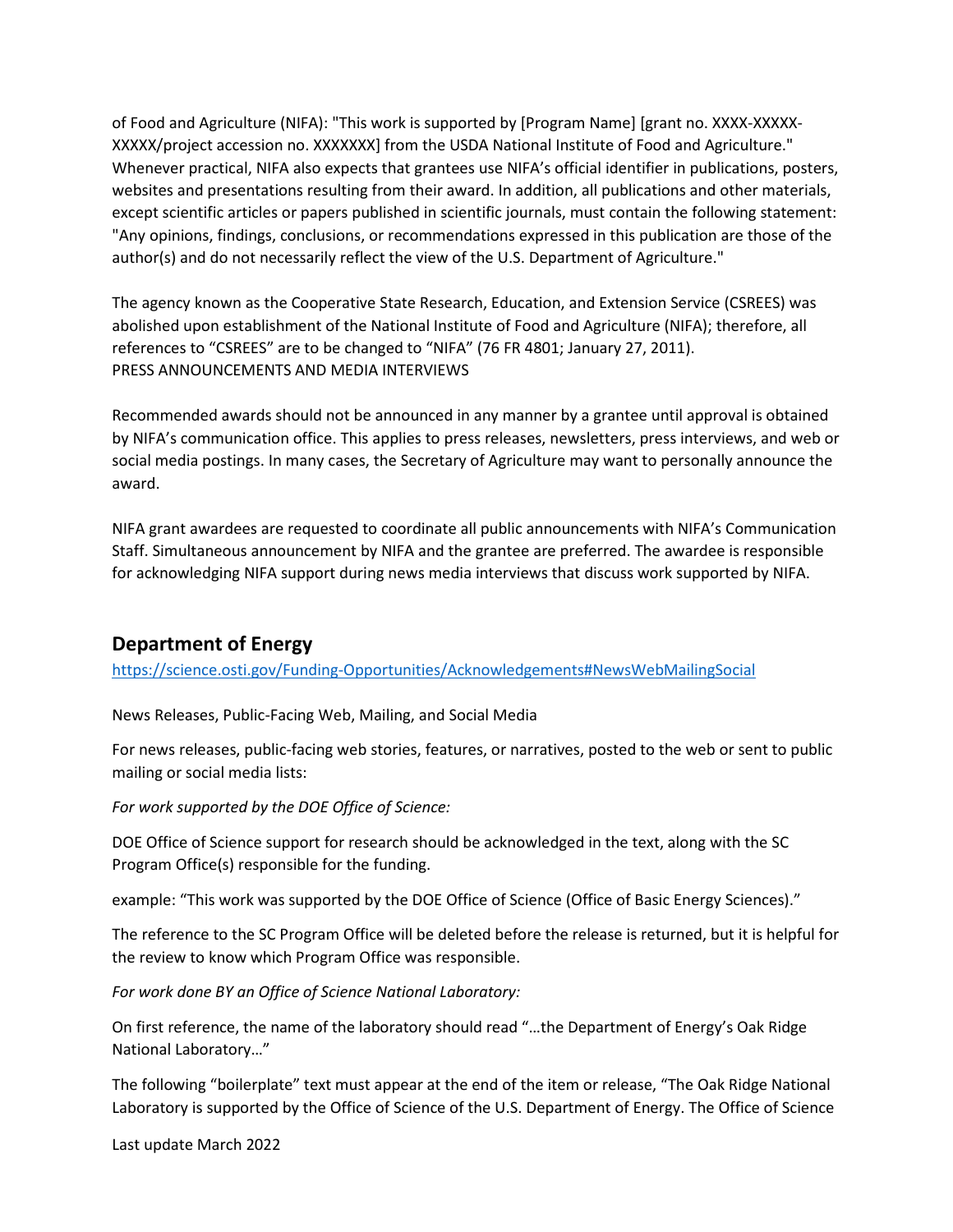is the single largest supporter of basic research in the physical sciences in the United States, and is working to address some of the most pressing challenges of our time. For more information, please visit science.energy.gov."

### *For Work for Others performed AT an Office of Science National Laboratory:*

On first reference, the name of the Laboratory should read "…the Department of Energy's Oak Ridge National Laboratory…"

The following "boilerplate" text must appear at the end of the item or release, "The Oak Ridge National Laboratory is supported by the Office of Science of the U.S. Department of Energy. The Office of Science is the single largest supporter of basic research in the physical sciences in the United States, and is working to address some of the most pressing challenges of our time. For more information, please visit science.energy.gov."

## *For work done at an Office of Science User Facility:*

Use of the facility should be credited, and it should be identified somewhere in the text as "a DOE Office of Science User Facility."

### *Visual Presentations:*

For visual presentations, such as posters and electronic slides, of work that was supported by the Office of Science, or was done at an Office of Science National Laboratory or User Facility, we encourage the use of the Office of Science logo in accordance with published policies and guidelines.

# **Environmental Protection Agency**

### <https://www.epa.gov/research-grants/acknowledgement-epa-research-funding>

In order to support awareness of EPA-funded research awards and findings, the following actions should be followed by recipients:

• **Use acknowledgement and disclaimer statements when appropriate**. EPA encourages the independent publication of EPA-funded research results in appropriate scientific journals. Acknowledge of EPA's full or partial funding support must be included in journal articles, oral or poster presentations, news releases, interviews with reporters and other communications. Both acknowledgement and disclaimer statements should be used when appropriate.

### Acknowledgment statement:

This research has been supported by a grant from the U.S. Environmental Protection Agency's \_\_\_\_\_\_\_\_\_\_\_\_ program.

### Disclaimer statement:

This publication [article] was developed under Assistance Agreement No.\_\_\_\_\_\_\_\_ awarded by the U.S. Environmental Protection Agency to [name of recipient]. It has not been formally reviewed by EPA. The views expressed in this document are solely those of [name of recipient or names of authors] and do not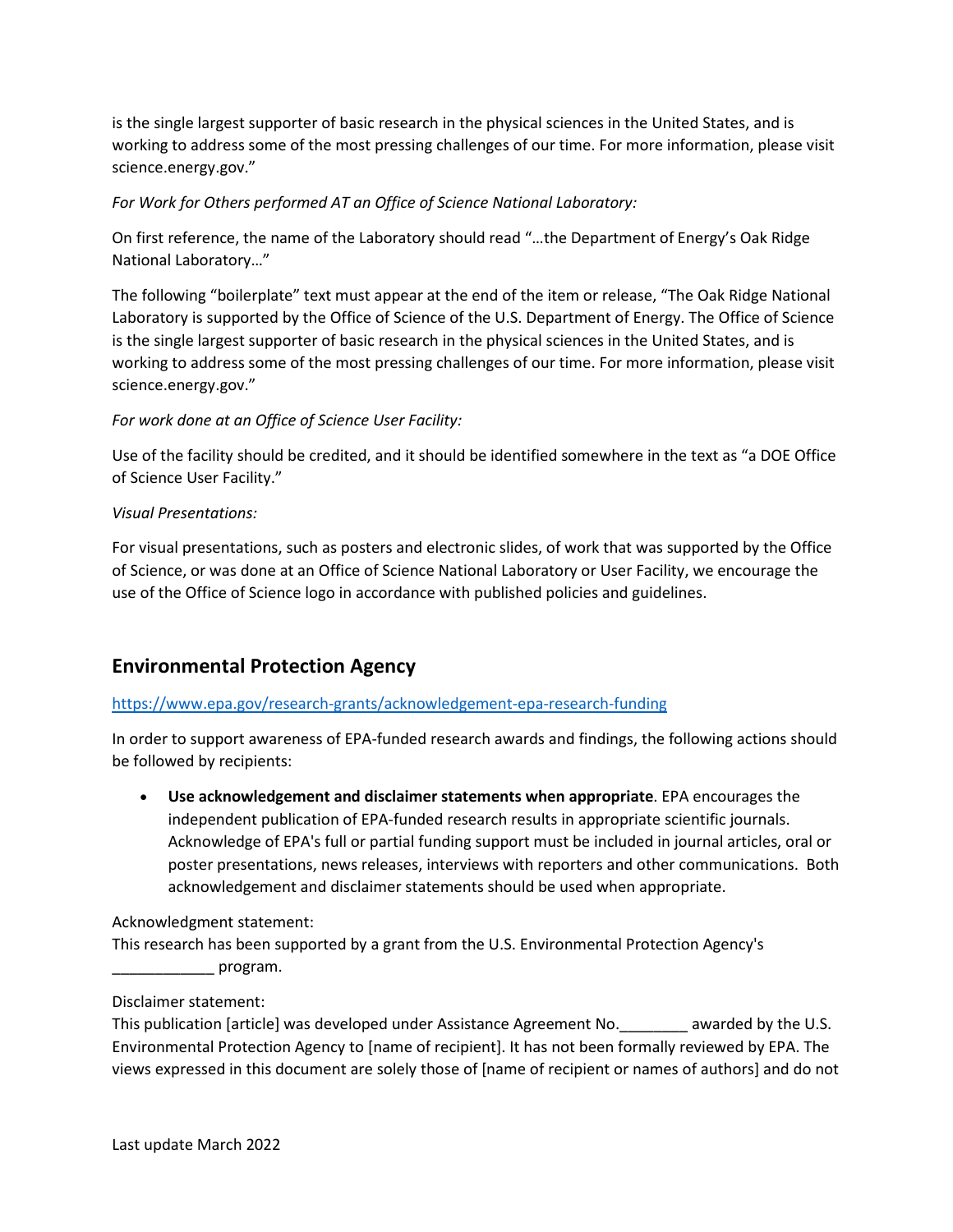necessarily reflect those of the Agency. EPA does not endorse any products or commercial services mentioned in this publication.

- **Publications**. Advise your EPA project officer and the Research Grants Communication Director (NCER\_Communications@epa.gov) in advance when announcing or publishing research findings. The project officer's name, email address and phone number are on your Notice of Grant Award.
- **EPA Logo use.** To use the EPA logo or seal for purposes acceptable to the Agency, permission must be granted by EPA's Office of Public Affairs. To request permission, contact OPA's Belinda Blackman at 202-564-7848 or blackman.belinda@epa.gov.

Conditions of permission:

- o Neither the logo nor seal may be altered in its proportions.
- o No element may be removed or added to the seal or logo.
- $\circ$  Neither the seal nor the logo may be merged into another illustration or modified in any other way.
- $\circ$  The applicant may not suggest that use of the logo or seal implies endorsement of any organization, idea, product or service.
- $\circ$  OPA may require that the logo and/or seal be accompanied by an appropriate disclaimer. Learn more about using the EPA seal and logo.
- **Media Inquiries**. If a reporter is looking for other scientists to comment on your research or EPA grant award, contact the Research Grants Communication office at NCER Communications@epa.gov for support.

## **Health and Human Services**

### **<https://www.hhs.gov/sites/default/files/grants/grants/policies-regulations/hhsgps107.pdf>**

As required by HHS appropriations acts, all HHS recipients must acknowledge Federal funding when issuing statements, press releases, requests for proposals, bid invitations, and other documents describing projects or programs funded in whole or in part with Federal funds. Recipients are required to state (1) the percentage and dollar amounts of the total program or project costs financed with Federal funds and (2) the percentage and dollar amount of the total costs financed by nongovernmental sources.

## **Health Resources and Services Administration**

<https://www.hrsa.gov/grants/manage/acknowledge-hrsa-funding>

Last update March 2022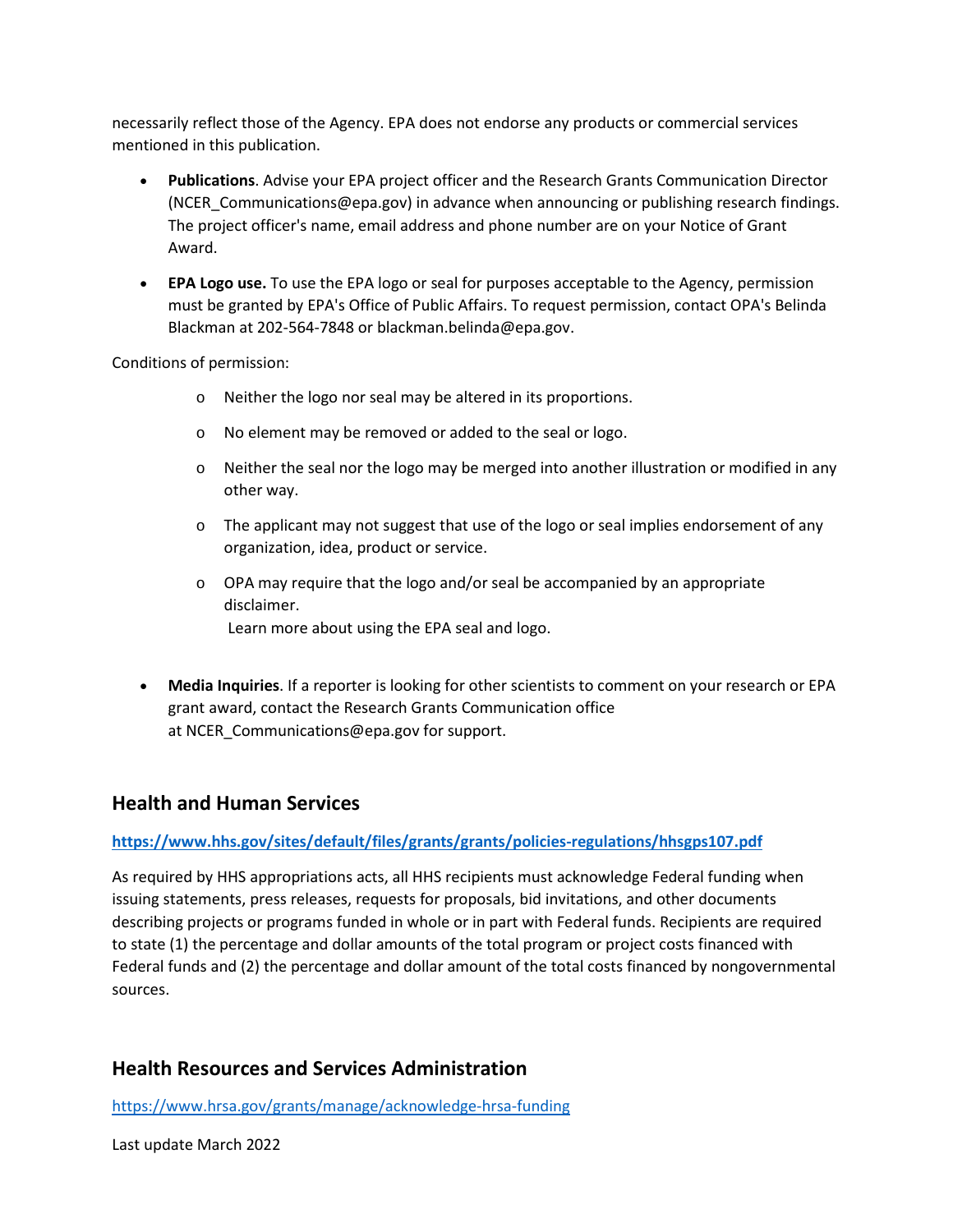HRSA requires grant and cooperative agreement recipients to acknowledge HRSA when describing projects or programs funded in whole or in part with HRSA funds.

As a grant-making agency, HRSA achieves its mission through partnerships with states, local governments, community organizations, and others.

Reporting the outcomes of HRSA-funded projects and communicating the role of HRSA support increases public understanding of how we work with award recipients and other stakeholders to achieve our mission "to improve health and achieve health equity through access to quality services, a skilled health workforce and innovative programs."

## **The FY 2020 Consolidated Appropriations Act (Public Law 116-94) requires acknowledgement of federal funding for a variety of products, like**:

- Press releases and other public statements
- Publications and other documents
	- o Toolkits/Resource guides
	- o Websites
	- o Visual presentations
- Requests for proposals
- Bid solicitations

## **Institute of Museum and Library Services**

[https://www.imls.gov/grants/manage-your-award/grantee-communications-kit/imls-acknowledgement](https://www.imls.gov/grants/manage-your-award/grantee-communications-kit/imls-acknowledgement-requirements)**[requirements](https://www.imls.gov/grants/manage-your-award/grantee-communications-kit/imls-acknowledgement-requirements)** 

#### **Acknowledgment of Support in Publicity and Public Events**

#### **Credit Line**

"This project was made possible in part by the Institute of Museum and Library Services [include IMLS grant number when space allows]."

#### **News Releases**

The IMLS boilerplate and logo should be used in your press releases.

#### **Social Media**

You may make use of the social media messages IMLS generates on the day of the grant award announcement. On that day, you can retweet the IMLS tweet about the grant program awards and "like" or comment on the IMLS Facebook update. If you issue your own posts, be sure to include @US IMLS in your tweets and www.facebook.com/USIMLS on your Facebook page.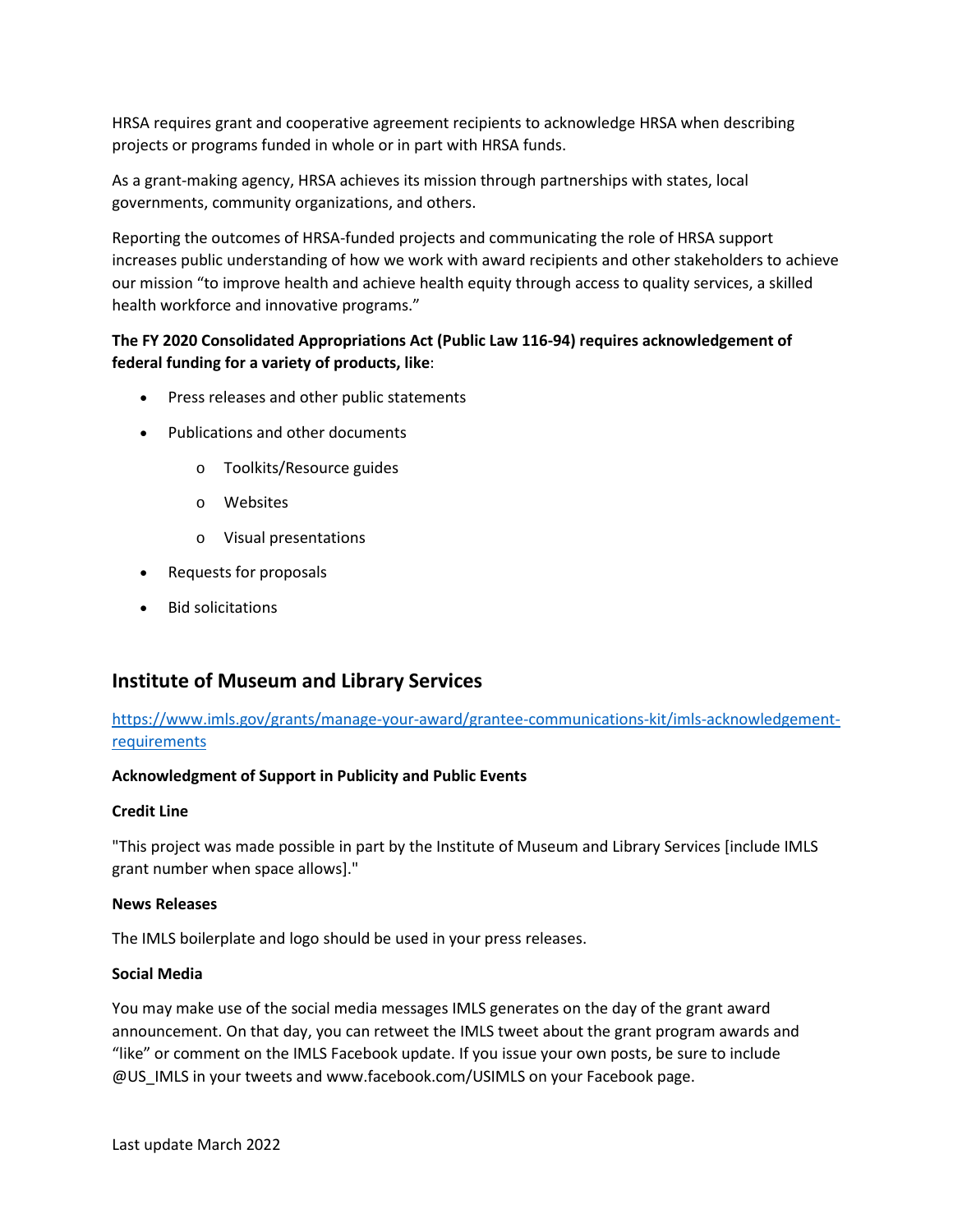#### **Press Events**

IMLS support should be orally acknowledged during all news media interviews, including radio, television, and press conferences.

#### **Public Events**

At programs or public gatherings related to your award, acknowledge IMLS orally. Display the logo on signage at events.

#### **Recorded Audio/Video**

Audio/video broadcasts must include the tagline, "This project is made possible by a grant from the U.S. Institute of Museum and Library Services." Video broadcasts must display the IMLS logo.

## **National Endowment for the Arts**

#### <https://www.arts.gov/sites/default/files/GTC-for-organizations-rev2-12.14.20.pdf>

Acknowledgment of the National Endowment for the Arts must be prominently displayed in all materials and announcements for your funded project. See the Manage Your Award section of www.arts.gov for copies of the most up-to-date National Endowment for the Arts logos.

## **National Endowment for the Humanities**

#### <https://www.neh.gov/grants/manage/acknowledgment-and-publicity-requirements-neh-awards>

The National Endowment for the Humanities requires public acknowledgment of the projects it supports, as outlined in the terms and conditions of your award. **Unless advised to the contrary, an acknowledgment of NEH support and the policy statement must appear on all materials publicizing or resulting from award activities. The NEH logo and credit line should also be used in acknowledging NEH support whenever possible.** 

An acknowledgment must be contained in any materials resulting from or related to the NEH award, such as articles, books, films, radio programs, databases, reports, Web resources, as well as exhibits, events, and publicity related to the award. The prominence of the acknowledgment should be in direct relationship to the level of NEH funding provided for the project relative to any other sources of funding. Where possible, NEH support should be mentioned in newspaper articles, radio interviews, and other media activities to extend the effects of your project. If you have any questions regarding the forms of acknowledgment for your project, please contact the NEH program officer named in the award document.

## **National Institutes of Health**

<https://grants.nih.gov/policy/federal-funding.htm>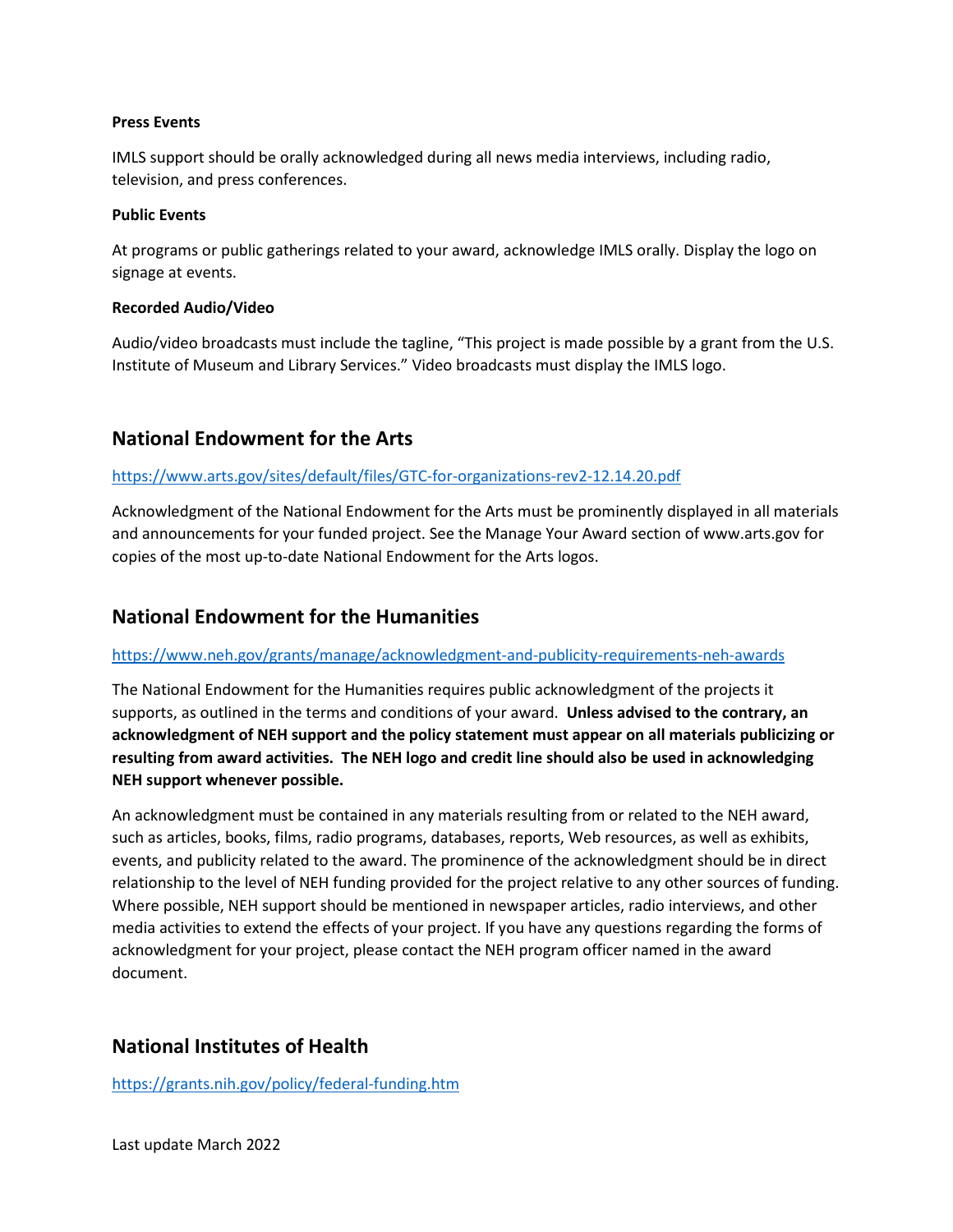The NIH grants policy statement outlines requirements for acknowledging Federal funding in the following products when describing projects or programs funded in whole or in part with NIH funds:

- research publications
- press releases and other public statements
- other publications or documents about research that is funded by NIH
- requests for proposals and bid invitations
- and other documents describing projects or programs funded in whole or in part with Federal money

**must** include the following three statements:

#### **1. A specific acknowledgment of NIH grant support, such as:**

"Research reported in this [publication/press release] was supported by *[name of the Institute(s), Center, or other NIH offices]* of the National Institutes of Health under award number *[specific NIH grant number(s) in this format:* **R01GM987654**]."

(If you have more than one grant, only cite the grant(s) that supported the research described in the article or presentation.)

#### **2. An acknowledgement of the level of NIH funding that indicates:**

a. the percentage and dollar amount of the total program or project costs financed with Federal money and b. the percentage and dollar amount of the total costs financed by nongovernmental sources.

#### **3. A disclaimer that says:**

"The content is solely the responsibility of the authors and does not necessarily represent the official views of the National Institutes of Health."

NIH communicates this requirement to its grantees in the NIH notice of award, and the NIH Grants Policy Statement.

NIH also encourages grantees who have used or generated HeLa cell whole genome sequence data to acknowledge Henrietta Lacks and her family. Please see the FAQs for more information.

## **National Park Service**

<https://www.nps.gov/subjects/historicpreservationfund/grant-requirements.htm>